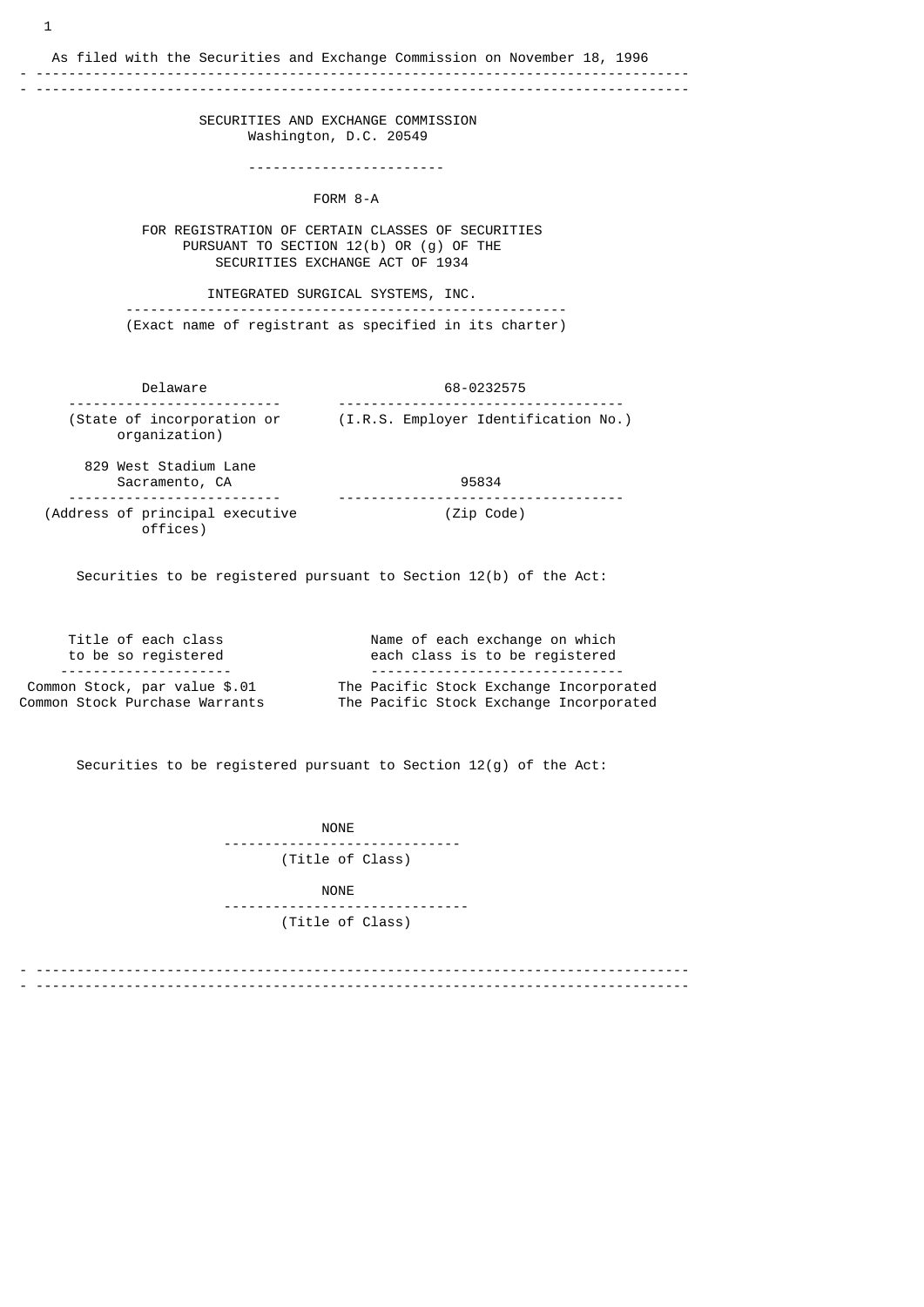## 1. Description of Registrant's Securities to Be Registered. ---------------------------

 The description of the Registrant's Common Stock, par value \$.01 per share, and Redeemable Common Stock Purchase Warrants under the caption "Description of Securities" in the Registrant's Prospectus to be filed pursuant to Rule 424 (b) under the Securities Act of 1993, as amended, which relates to the Registrant's Registration Statement on Form SB-2 (File No. 333-9207), shall be deemed to have been incorporated by reference into this Registration Statement on Form 8-A.

| Item 2. | Exhibits.                                                                          | Incorporated by<br>Reference To No. | Exhibit |
|---------|------------------------------------------------------------------------------------|-------------------------------------|---------|
| 1.      | Specimen of security to be<br>registered hereunder.                                |                                     |         |
|         | 1.1 Specimen Certificate<br>of Common Stock                                        | (1)                                 | 4.3     |
|         | 1.2 Specimen Redeemable<br>Common Stock Purchase<br>Warrant                        | (1)                                 | 4.4     |
| 2.      | Constituent Instruments Defining<br>Rights to Holders of Registered<br>Securities. |                                     |         |
|         | 2.1 Registrant's Certificate<br>of Incorporation, as amended                       | (1)                                 | 3.1     |
|         | Registrant's By-Laws<br>2.2                                                        | (1)                                 | 3.2     |

- ---------------

(1) The Registrant's Registration Statement on Form SB-2 (File No. 333-9207), as amended.

2